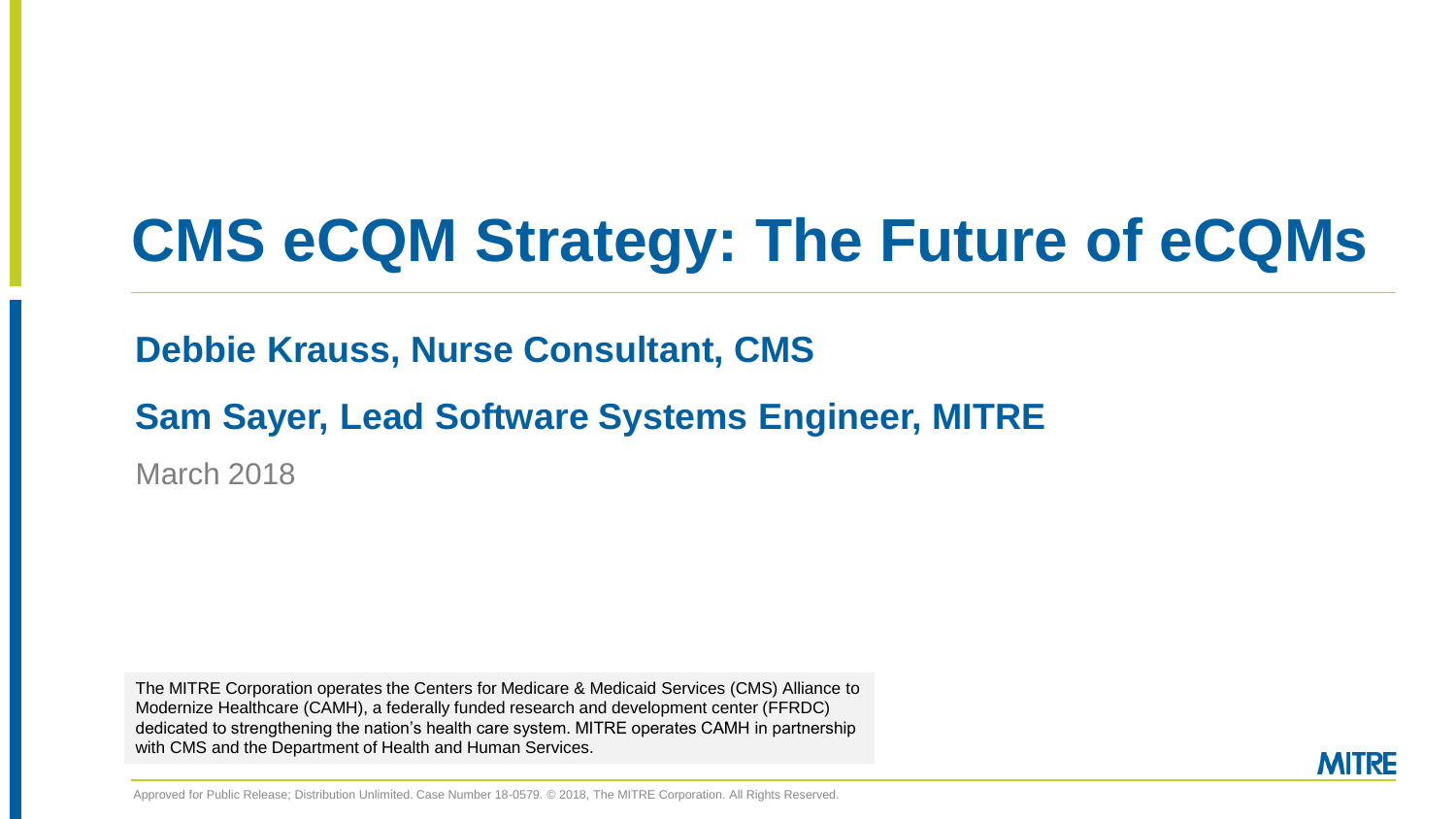### **Agenda**

- Welcome and Introductions
- Electronic Clinical Quality Measures (eCQM) Strategy Project Background
- Stakeholder Feedback Received to Date
- Audience Feedback Gallery Walk

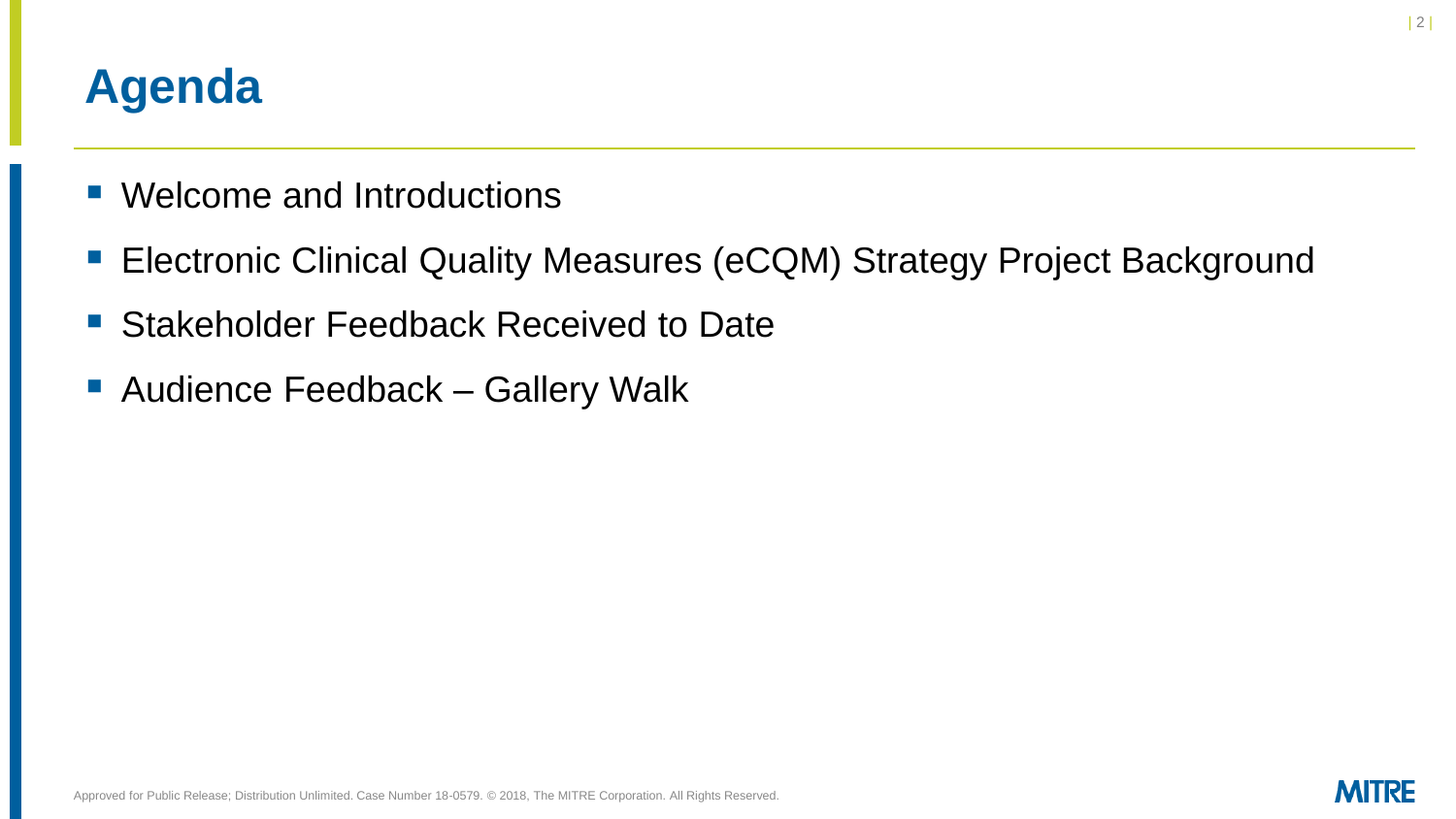## **Learning Objectives**

- Understand the Centers for Medicare & Medicaid Services (CMS) and Office of the National Coordinator for Health Information Technology (ONC) eCQM Strategy project goals
- Learn the eCQM development and reporting pain points identified by industry stakeholders
- Provide feedback on eCQM lifecycle improvement opportunities

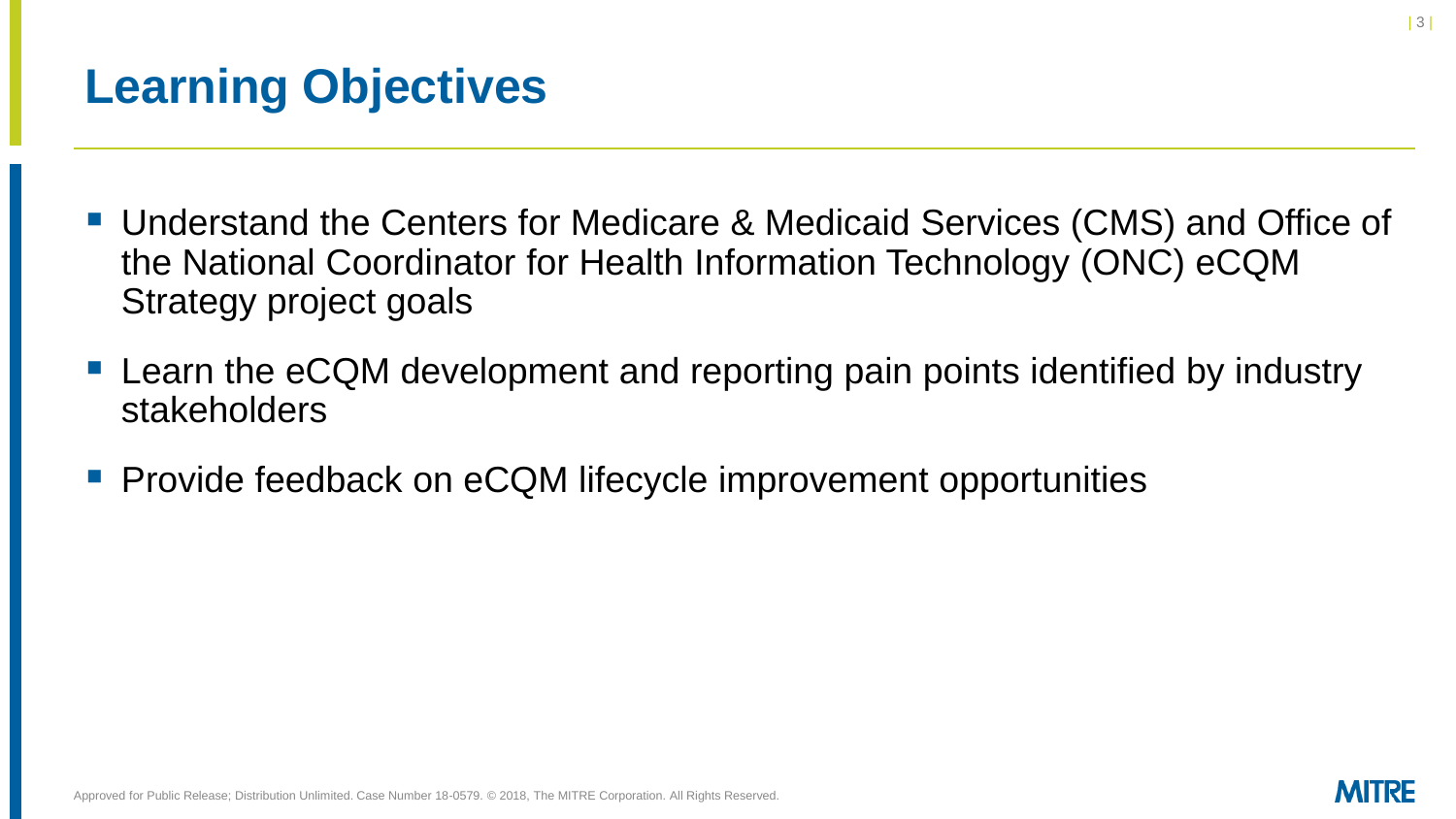#### **eCQM Strategy Project:**

**Background**

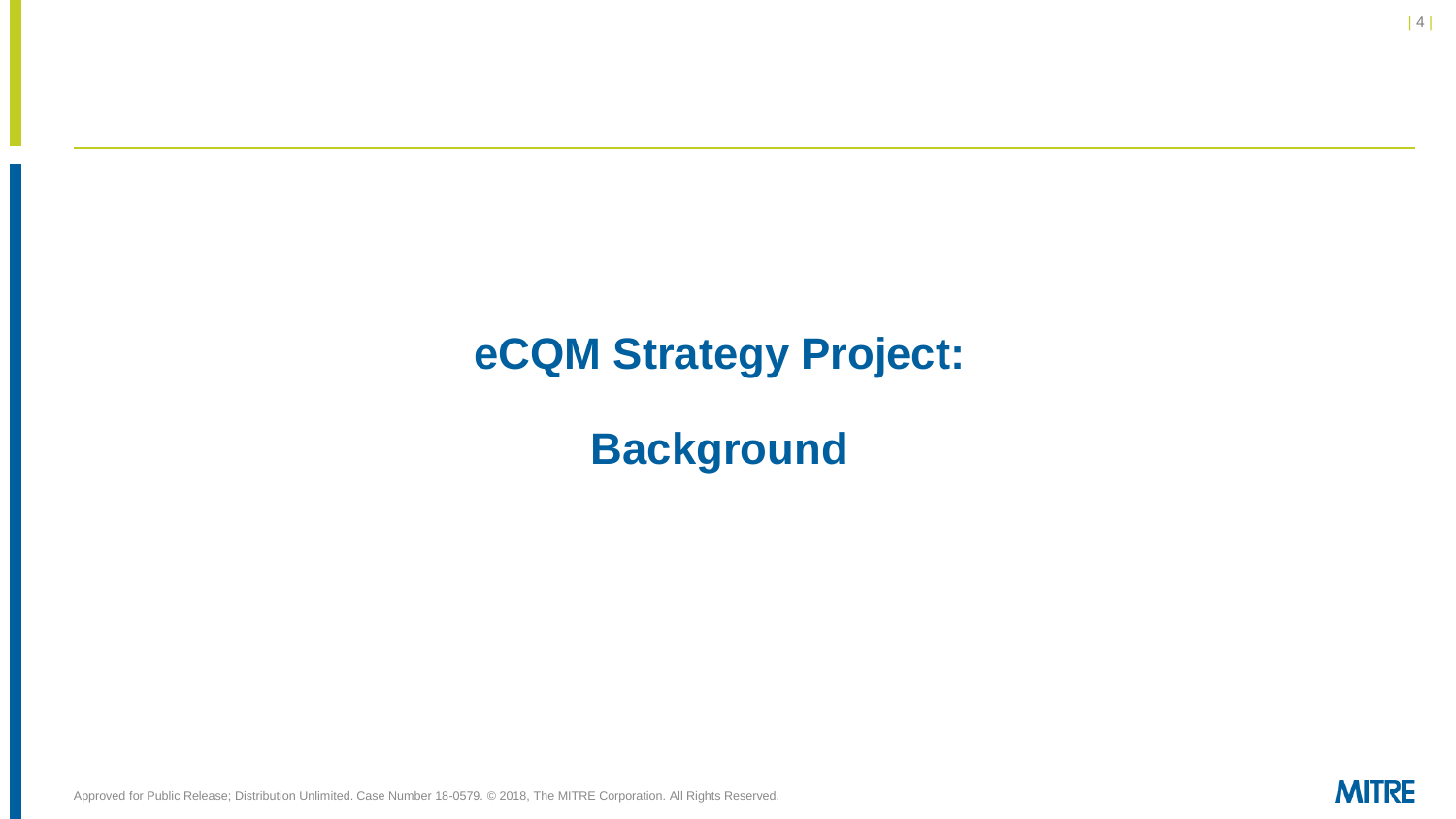Providers participating in CMS quality and value-based purchasing programs have shared challenges they experience related to the complexity and high burden of electronic clinical quality measure (eCQM) implementation, data capture, and reporting.

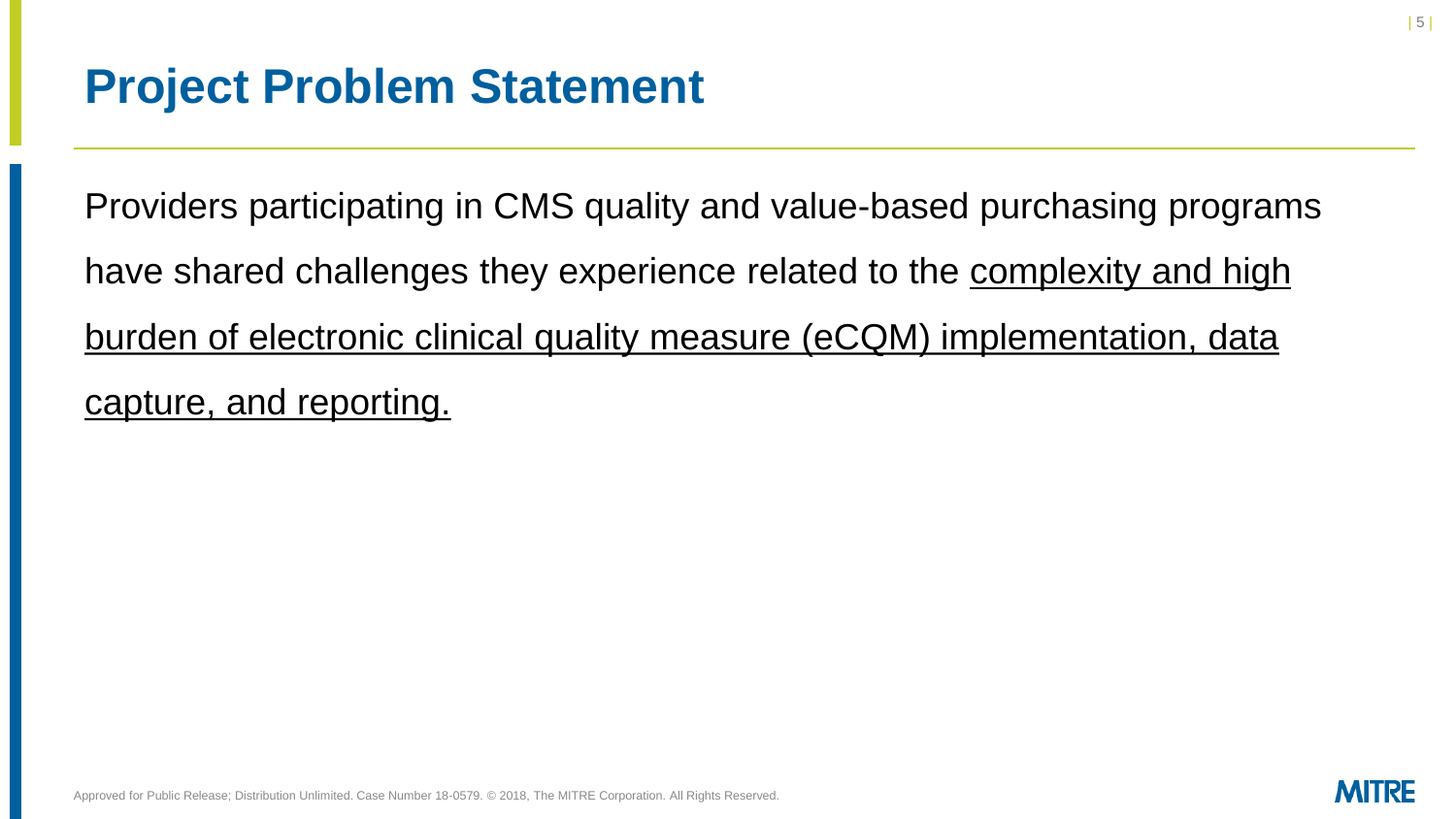## **Project Scope**

#### eCQM Development

- Starts with developing the eCQM measure concept
- Ends with measure readiness to submit to Measures Under Consideration (MUC) list

#### **eCQM Reporting**

- Will review processes and requirements for reporting eCQMs to CMS
- Will review processes related to eCQM clinical implementation and data capture

#### **Tools for Development and Reporting**

- [Measure Authoring Tool \(](https://www.emeasuretool.cms.gov/)MAT), *<https://www.emeasuretool.cms.gov/>*
- [Bonnie](https://bonnie.healthit.gov/) (open source eCQM logic testing tool), *<https://bonnie.healthit.gov/>*
- [Cypress](https://www.healthit.gov/cypress/) (open source EHR certification testing tool), *<https://www.healthit.gov/cypress/>*
- [CMS Measures Under Development Inventory](https://www.cms.gov/Medicare/Quality-Initiatives-Patient-Assessment-Instruments/QualityMeasures/CMS-Measures-Inventory.html) (located in CMS Measures Inventory), *[https://www.cms.gov/Medicare/Quality-Initiatives-Patient-Assessment-Instruments/QualityMeasures/CMS-Measures-](https://www.cms.gov/Medicare/Quality-Initiatives-Patient-Assessment-Instruments/QualityMeasures/CMS-Measures-Inventory.html)Inventory.html*
- Pre-submission validation tools
- Other tool(s) innovations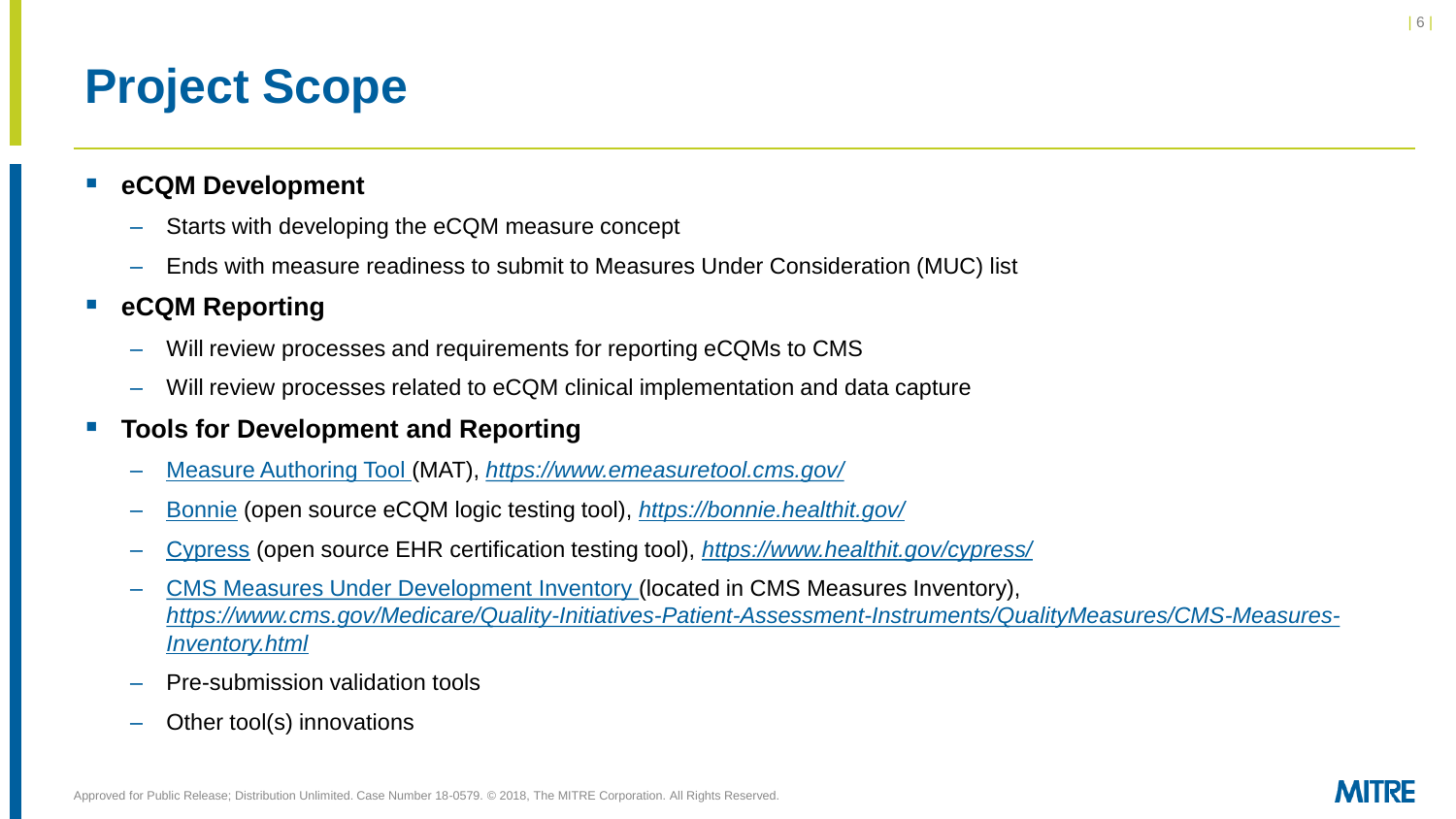### **Project Timeline and Activities**



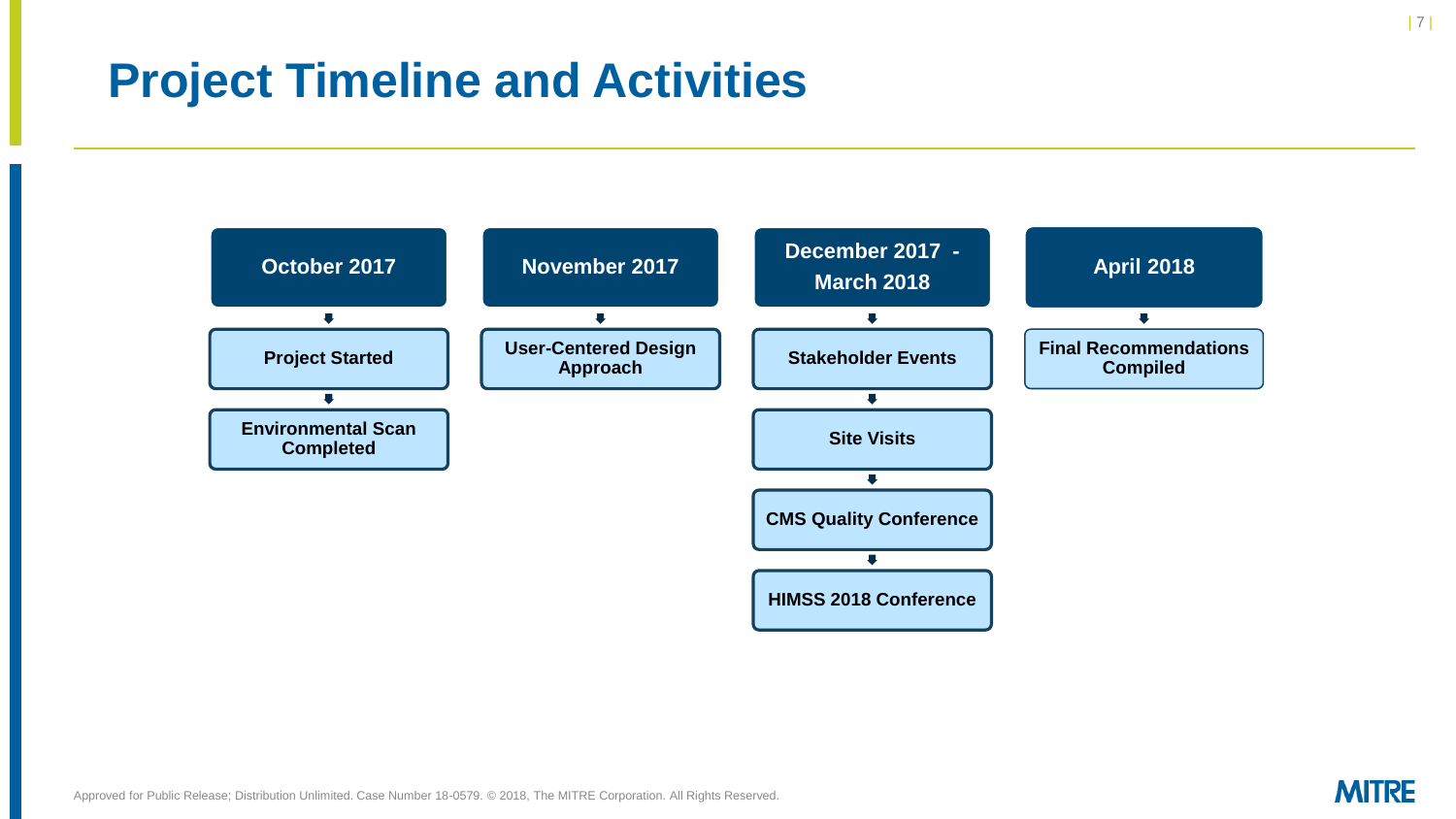#### **eCQM Strategy Project:**

#### **Stakeholder Feedback Received to Date**

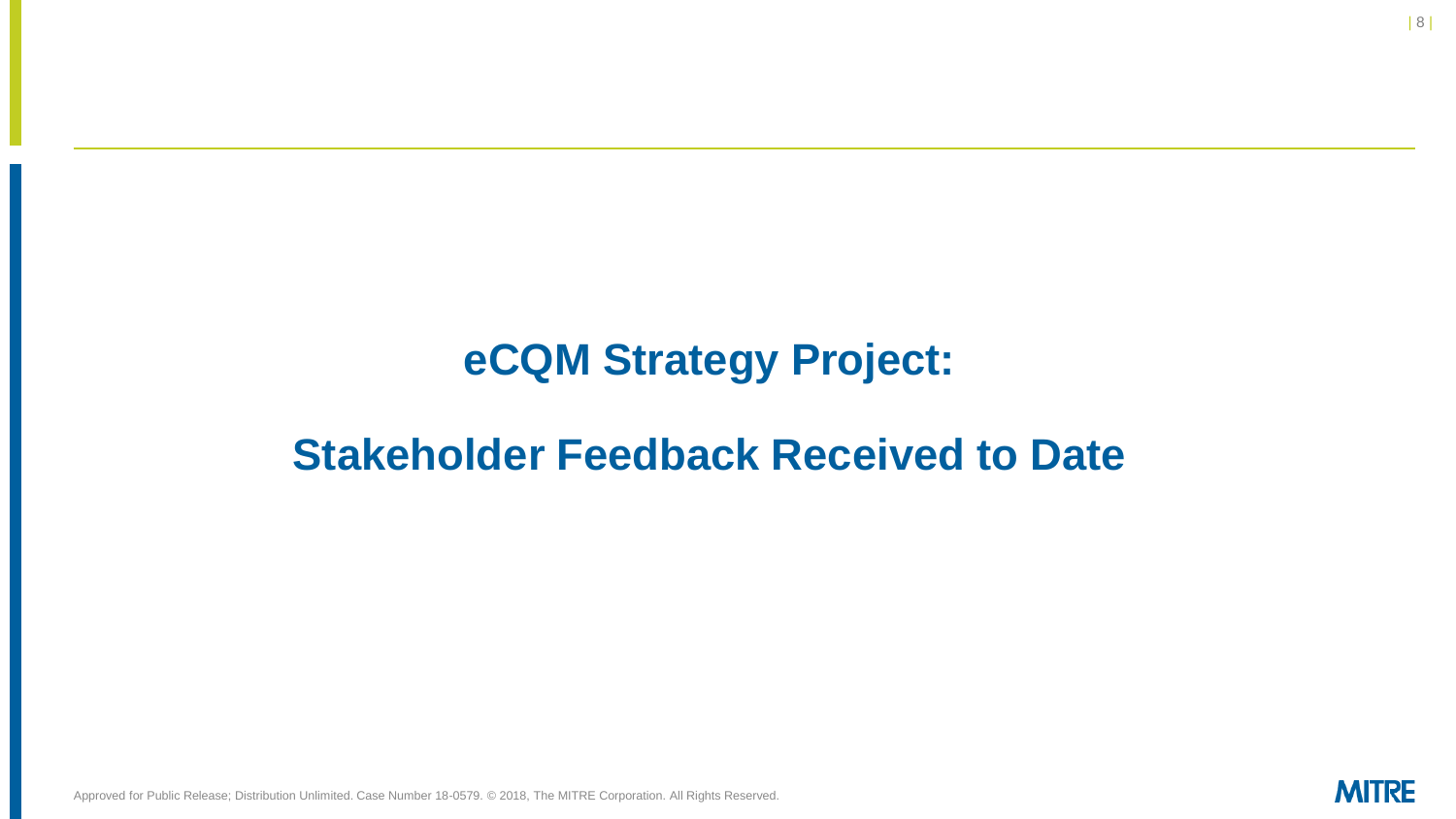### **eCQM Stakeholder Event**

#### **Key Topic Themes:**

- Ensure alignment and demonstrate eCQM value to ease burden
- Improve eCQM development processes
	- − Development and testing
- Improve eCQM reporting process
	- Implementation data collection and workflow
	- Submission, attribution, and feedback mechanisms
- Clarify certification
- **Focus on communications**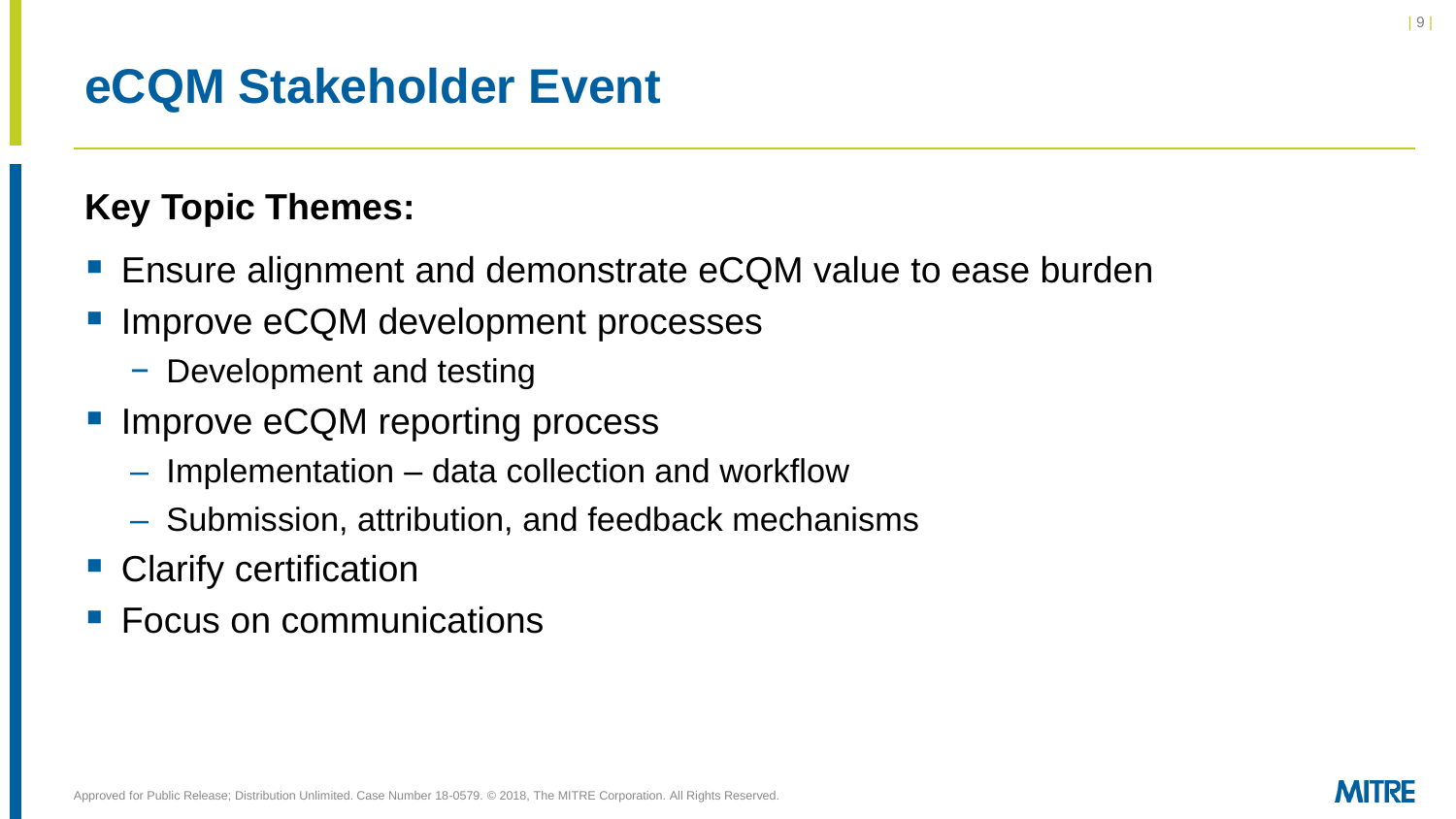#### **eCQM Strategy Project:**

#### **Audience Feedback – Gallery Walk**

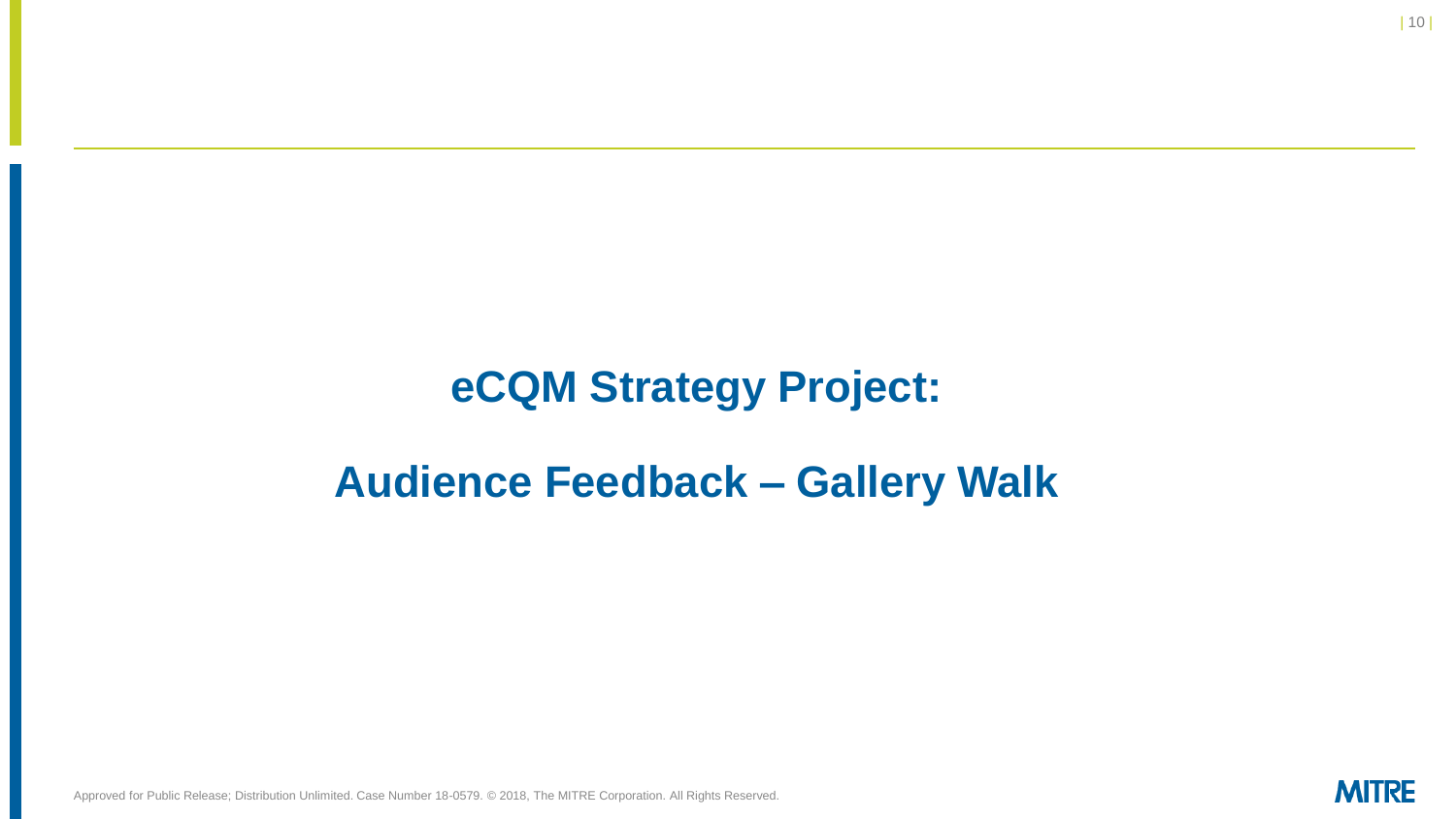## **Gallery Walk**

▪ **Goal:**

– Provide feedback on solutions to address stakeholder-identified eCQM pain points

#### ▪ **Stations:**

| <b>Station #</b> | <b>Station Name</b>                                           |
|------------------|---------------------------------------------------------------|
|                  | <b>Measure Development</b>                                    |
| $\overline{2}$   | <b>Certification and Pre-submission Data Validation Tools</b> |
| 3                | Data Element Reporting                                        |
| 4                | <b>Hospital Quality Data Submission</b>                       |
| 5                | Communications                                                |
| 6                | <b>Patient Attribution for eCQMs</b>                          |

**MITRE**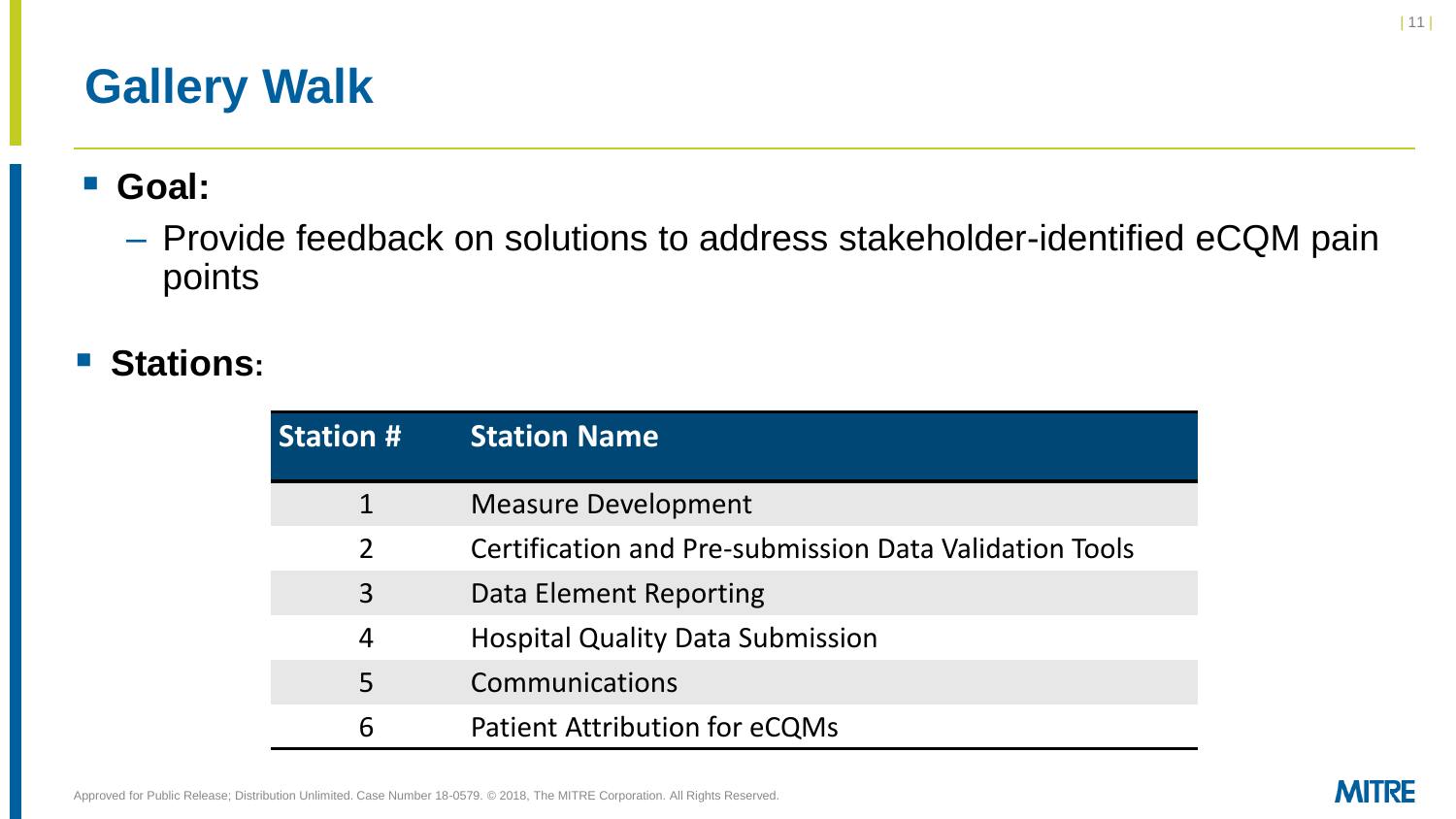### **Journey Map**

**Journey Map:** a tool to visualize the hospital eCQM processes and help identify gaps, moments of frustration/delight, etc., and thus lead to insights for improvement.

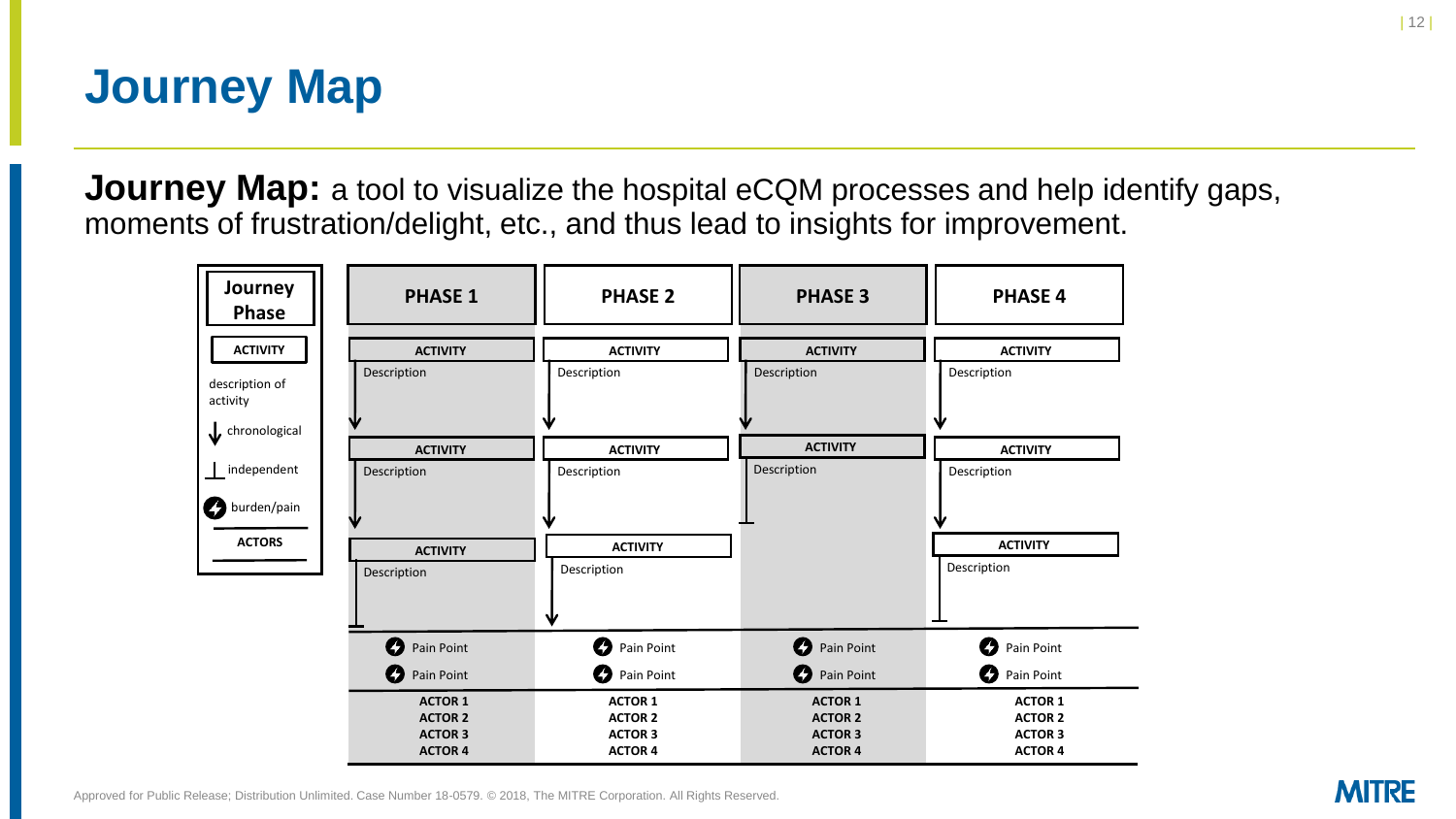### **Data Element Reporting**

- A new approach to eCQM development and reporting informed by site visits and listening sessions
- Concept still in development
- Focus on data requirements of eCQMs is to reduce provider and vendor burden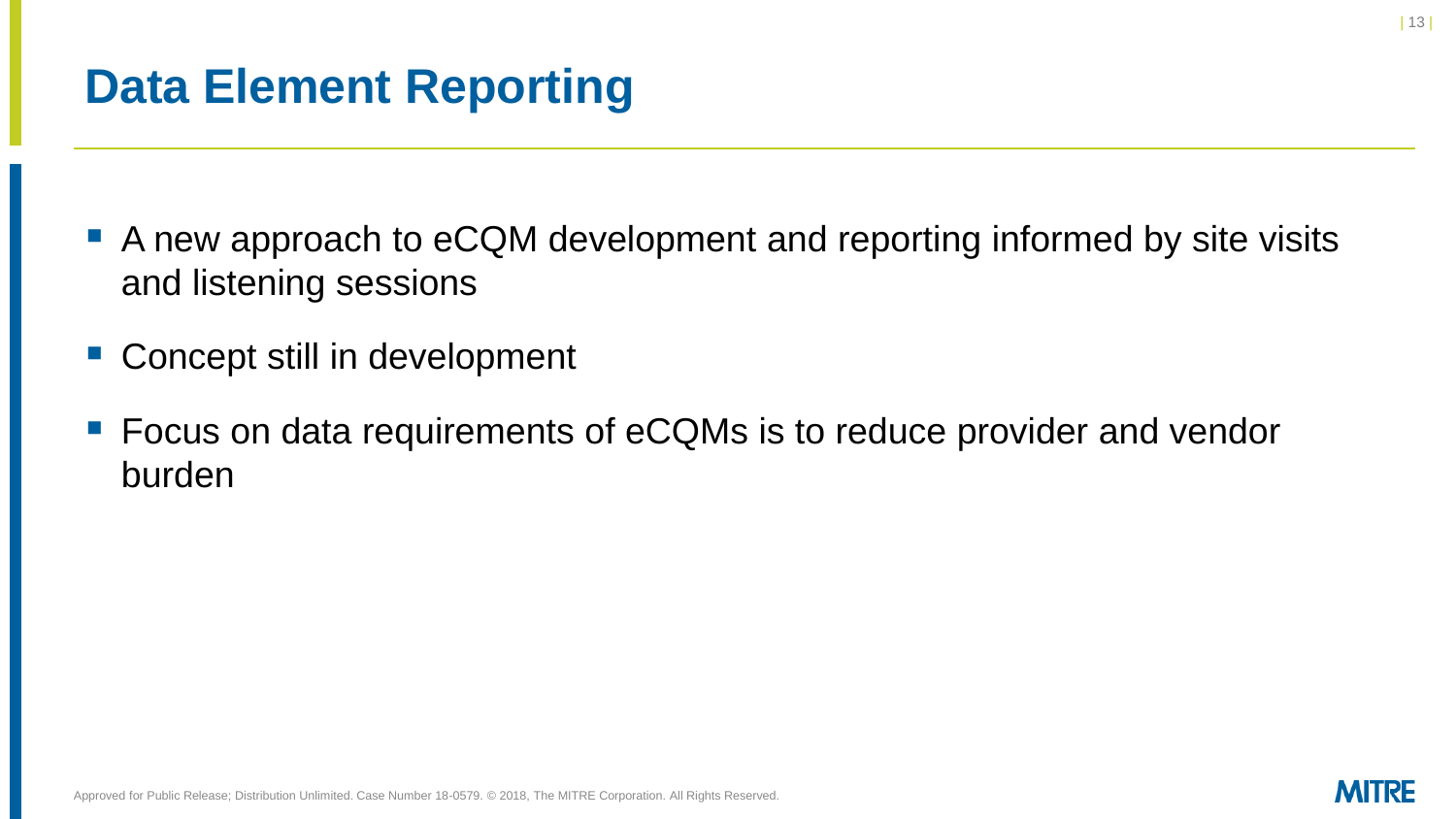### **Data Element Reporting: Background**

- eCQMs require capture of structured clinical data to enable accurate, repeatable calculation of quality measures
- Structured data capture has been cited as a source of provider burden
- Workflows vary widely by EHR, and also by configuration, which causes confusion for clinicians on how to capture some data elements
- Annual updates require analysis and redesign of workflows for capturing data based on measure logic changes

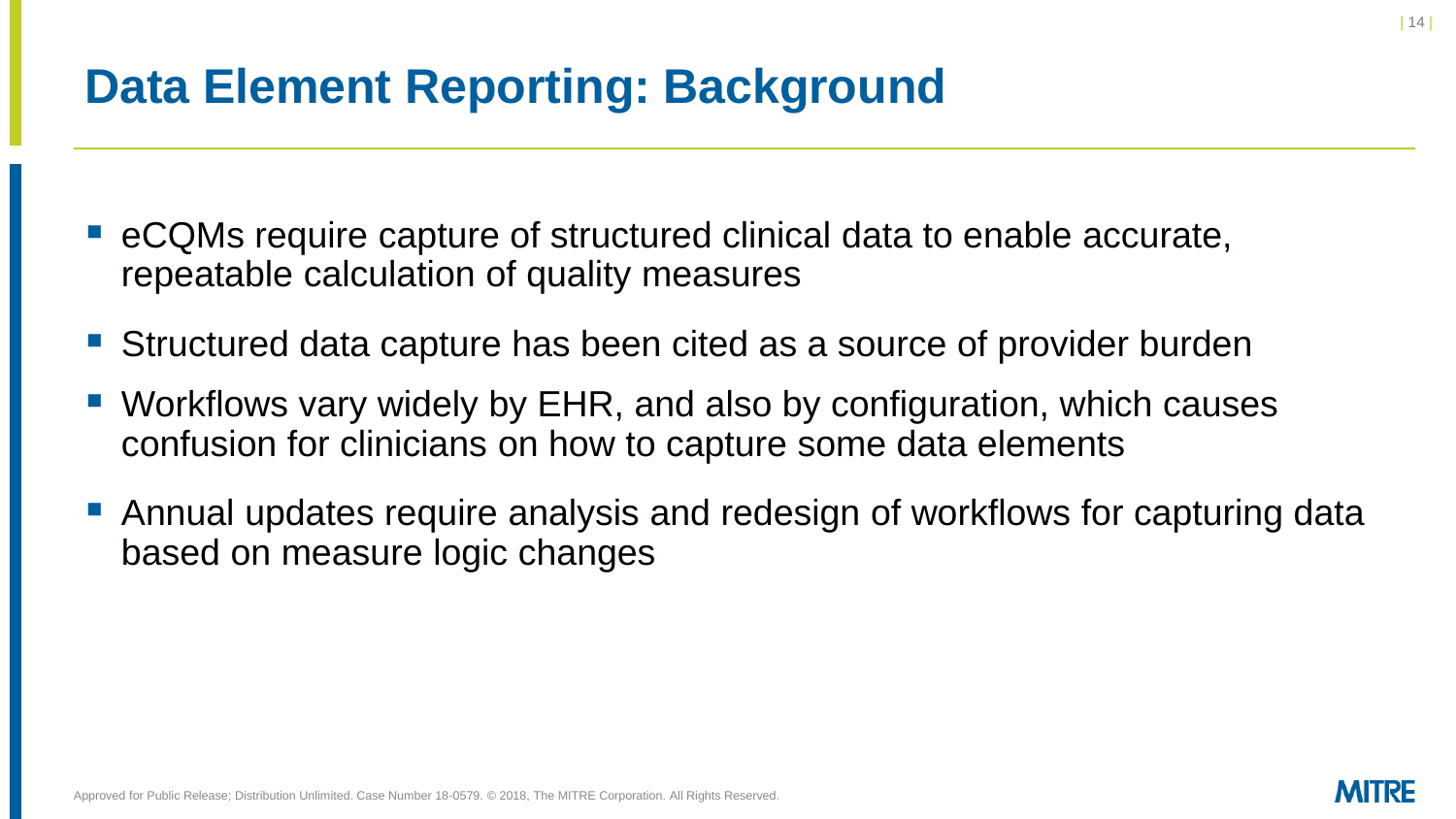## **Data Element Reporting: Principles**

#### **Move eCQM calculation out of EHR vendors/systems**

– Standardize calculation engines available to vendors and providers

#### **Required data should be:**

- Available in current EHR systems
- Clinically valuable
- Widely used across programs
- Simple and efficient to record

#### ▪ **Align with existing data standardization efforts**

- CMS Long Term Support Service (LTSS) Data Element Library
- ONC Common Clinical Data Set (CCDS)
- US Core Data Initiative (USCPI)
- CMS Common Clinical Data Elements (CCDE) Pilot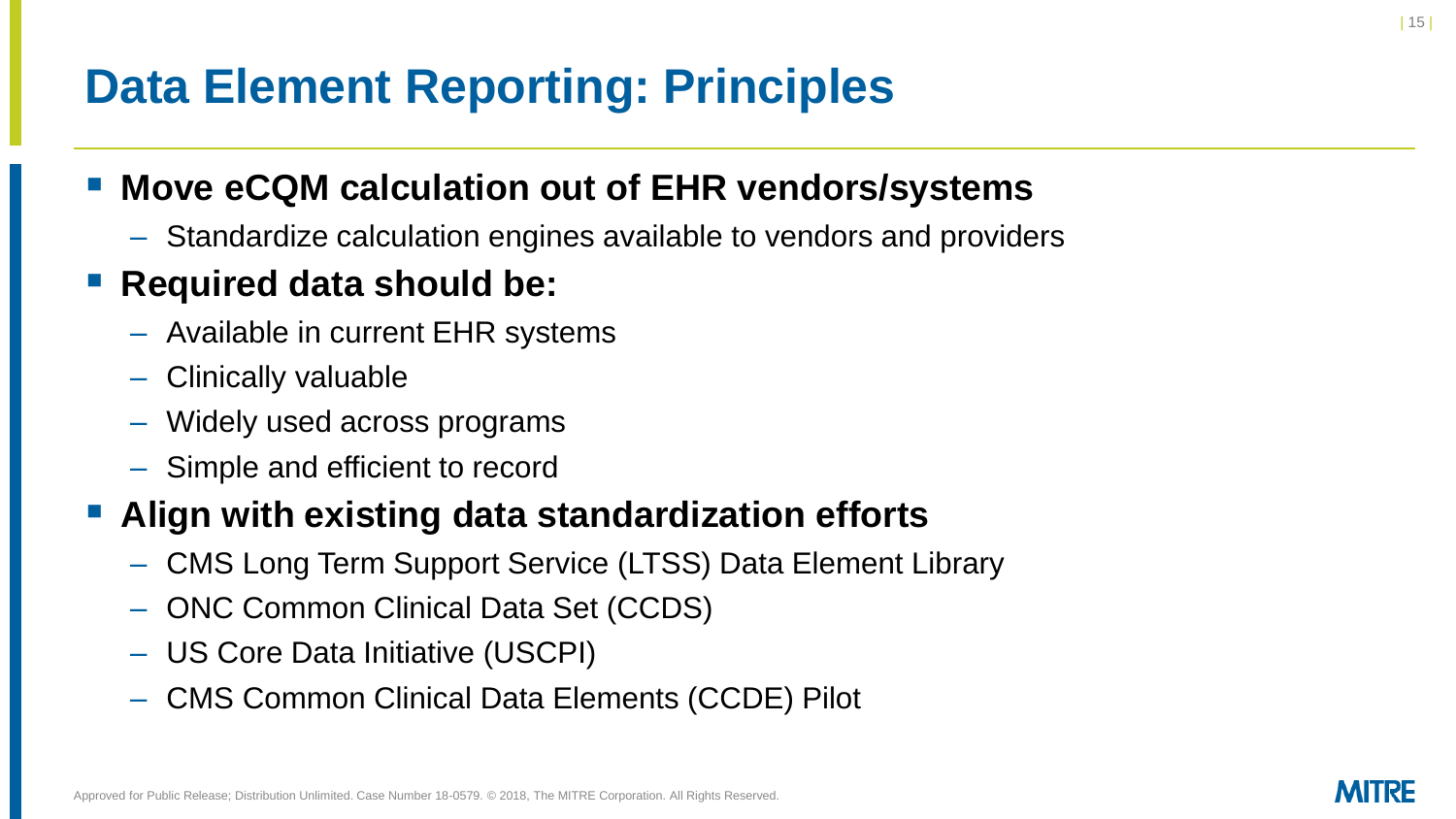#### **Follow up**

#### **To download a copy of this presentation, visit:**

#### **<https://health.mitre.org/himss18>**



Data Interoperability to Reduce Clinician Burden

Follow us on social media: @MITREhealth



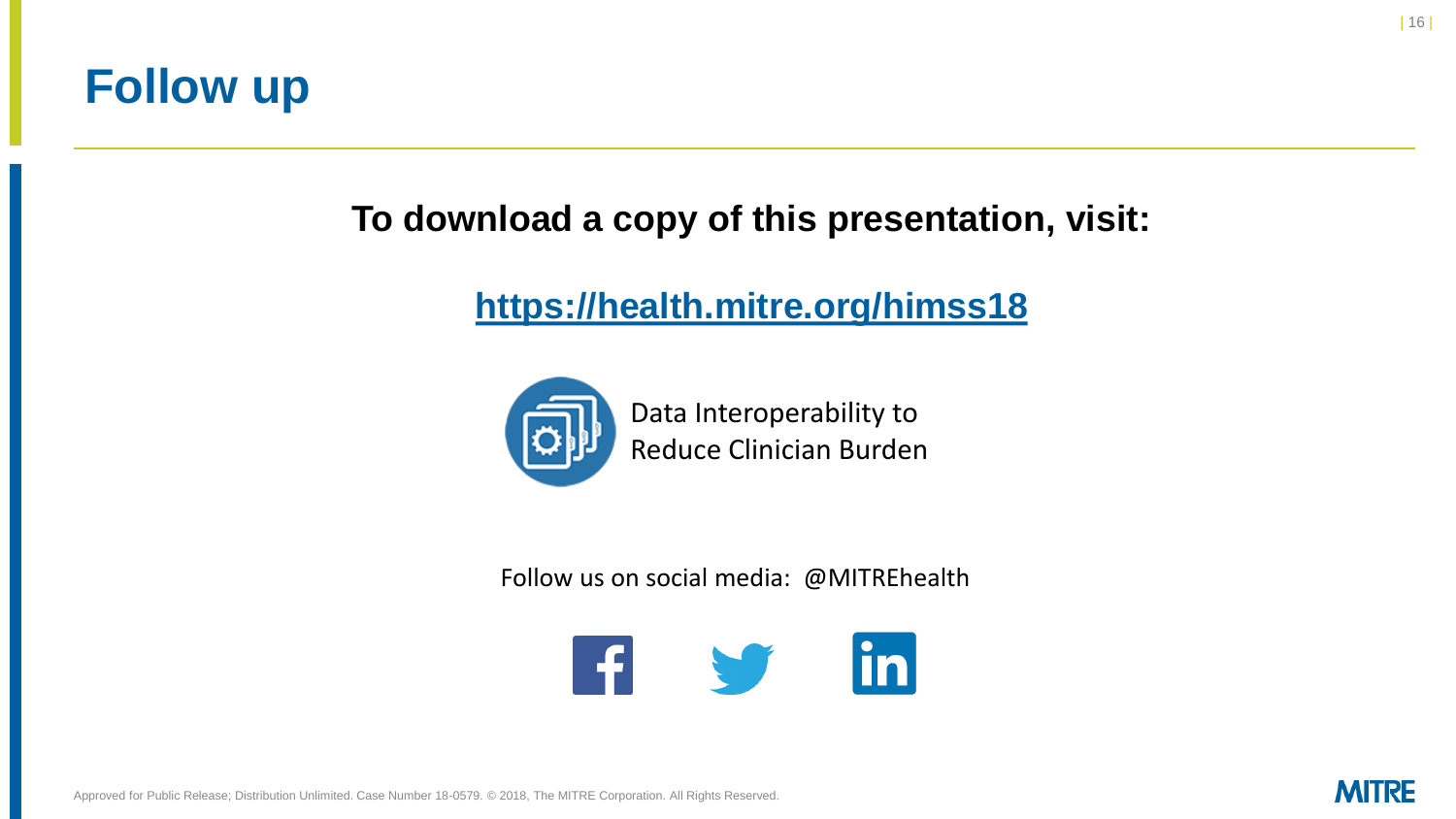# **Thank You!**

## **Debbie Krauss**

**[Deborah.Krauss@cms.hhs.gov](mailto:Deborah.Krauss@cms.hhs.gov)**

**&** 

**Sam Sayer [ssayer@mitre.org](mailto:ssayer@mitre.org)**